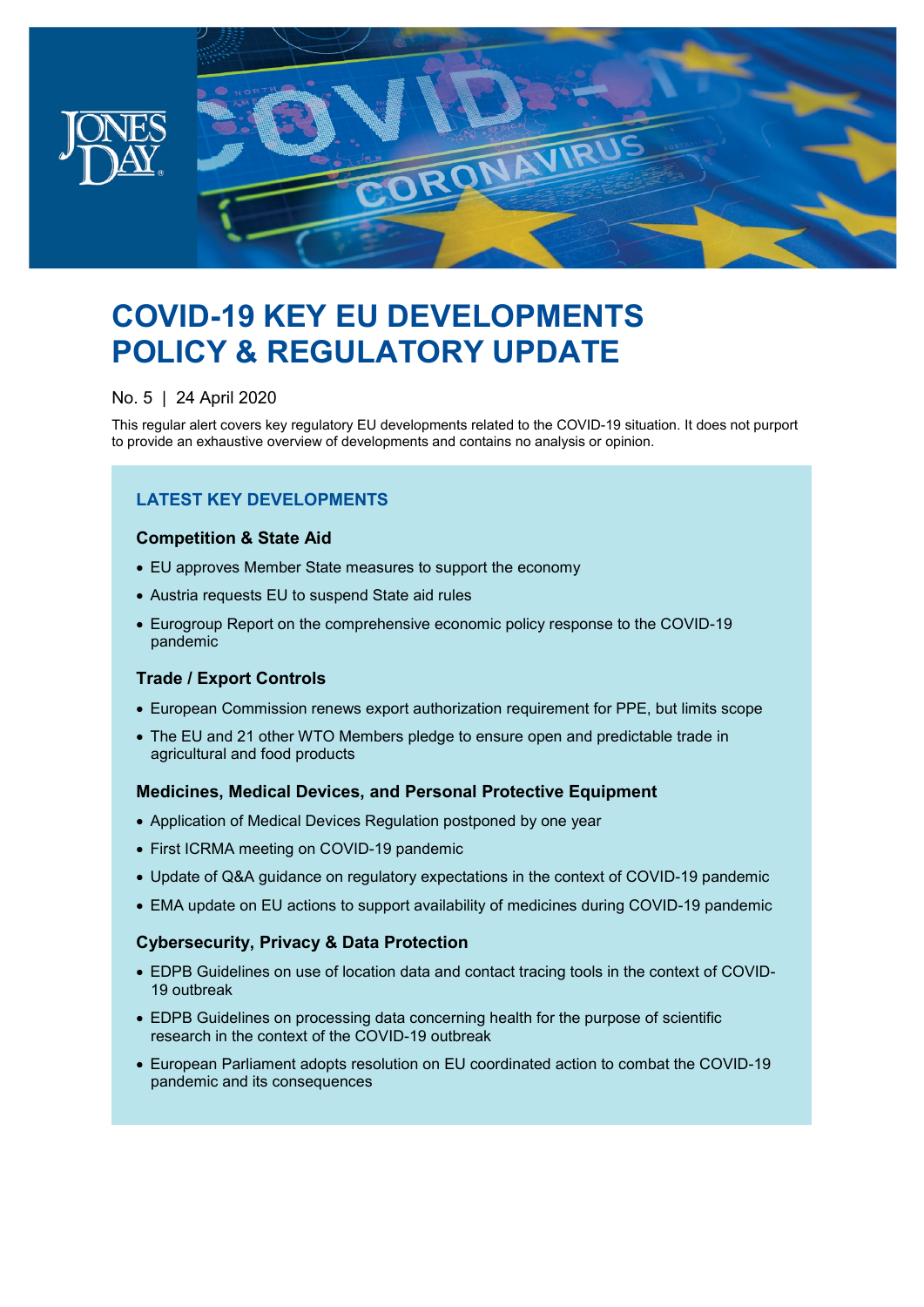## **COMPETITION & STATE AID**

| <b>State Aid</b>                                                                                                               |                                                                                                                                                                                                                                                                                                                                                                                                                                                                                                                                                                                                                                                                                                                                                                                                                                                                                                                                                                                                                                                                                                                                                                                                                                                                                                              |
|--------------------------------------------------------------------------------------------------------------------------------|--------------------------------------------------------------------------------------------------------------------------------------------------------------------------------------------------------------------------------------------------------------------------------------------------------------------------------------------------------------------------------------------------------------------------------------------------------------------------------------------------------------------------------------------------------------------------------------------------------------------------------------------------------------------------------------------------------------------------------------------------------------------------------------------------------------------------------------------------------------------------------------------------------------------------------------------------------------------------------------------------------------------------------------------------------------------------------------------------------------------------------------------------------------------------------------------------------------------------------------------------------------------------------------------------------------|
| <b>EU approves</b><br>new and<br>amended<br><b>Member State</b><br>measures to<br>support the<br>economy<br>(see here)         | In the 18 April - 24 April 2020 period, the European Commission approved a<br>significant number of requests for State aid to support Member State economies,<br>including larger individual schemes in France (€7 billion), the Netherlands (€10<br>billion), and Poland (€7.8 billion).                                                                                                                                                                                                                                                                                                                                                                                                                                                                                                                                                                                                                                                                                                                                                                                                                                                                                                                                                                                                                    |
| Austria<br>requests EU to<br>suspend State<br>aid rules<br>(see here)                                                          | Austria is calling for suspension of EU State aid rules to better enable Member<br>States to provide support companies during the COVID-19 crisis, according to a<br>letter of 21 April 2020 to the EU Competition Commissioner, Executive VP<br>Margrethe Vestager.<br>The current Temporary Framework for State Aid, according to Austria, presents a<br>"considerable administrative burden" and "delays the process considerably."<br>Austria seeks greater pragmatism and efficiency to allow governments to<br>respond more swiftly to the needs of businesses. Austria urges the Commission<br>to pursue measures to, e.g.:<br>exempt anti-crisis subsidies from the ex-ante notification requirement (as<br>in the case of State aid to indemnify damages from natural disasters)<br>increase the ceiling for direct contributions to SMEs<br>$\blacksquare$<br>enable greater flexibility in defining who may receive aid<br>suspend the guarantee fee<br>$\blacksquare$<br>permit additional aid for industries specifically impacted by the crisis<br>$\blacksquare$<br>Austria notes that within the first week of its State aid measures approved under<br>the Temporary Framework, it received some 600 applications for its guarantee<br>instrument, representing approximately €100 million. |
| Eurogroup<br><b>Report on the</b><br>comprehensive<br>economic<br>policy response<br>to the COVID-19<br>pandemic<br>(see here) | The Finance Ministers of the Eurozone Member States ("Eurogroup") agreed on<br>a coordinated economic response to the COVID-19 crisis of over €500 billion on<br>9 April 2020. The response sets out "safety nets" for workers, businesses, and<br>governments, as well as a recovery plan. Measures include credit lines for<br>healthcare systems, a fund to mitigate unemployment, and loans to SMEs.<br>Noting actions taken to date, the Eurogroup Report re-affirmed the need for<br>flexibility in EU rules, including the Commission's recent State aid initiatives. The<br>Report reiterated its earlier approval of the Commission's issuance of a<br>temporary State aid framework to facilitate swifter public support to companies,<br>while safeguarding the necessary level playing field in the EU. The Report also<br>welcomed the temporary framework's recent broadening to cover State aid for                                                                                                                                                                                                                                                                                                                                                                                           |

research, testing and production relevant in combating the COVID 19 pandemic.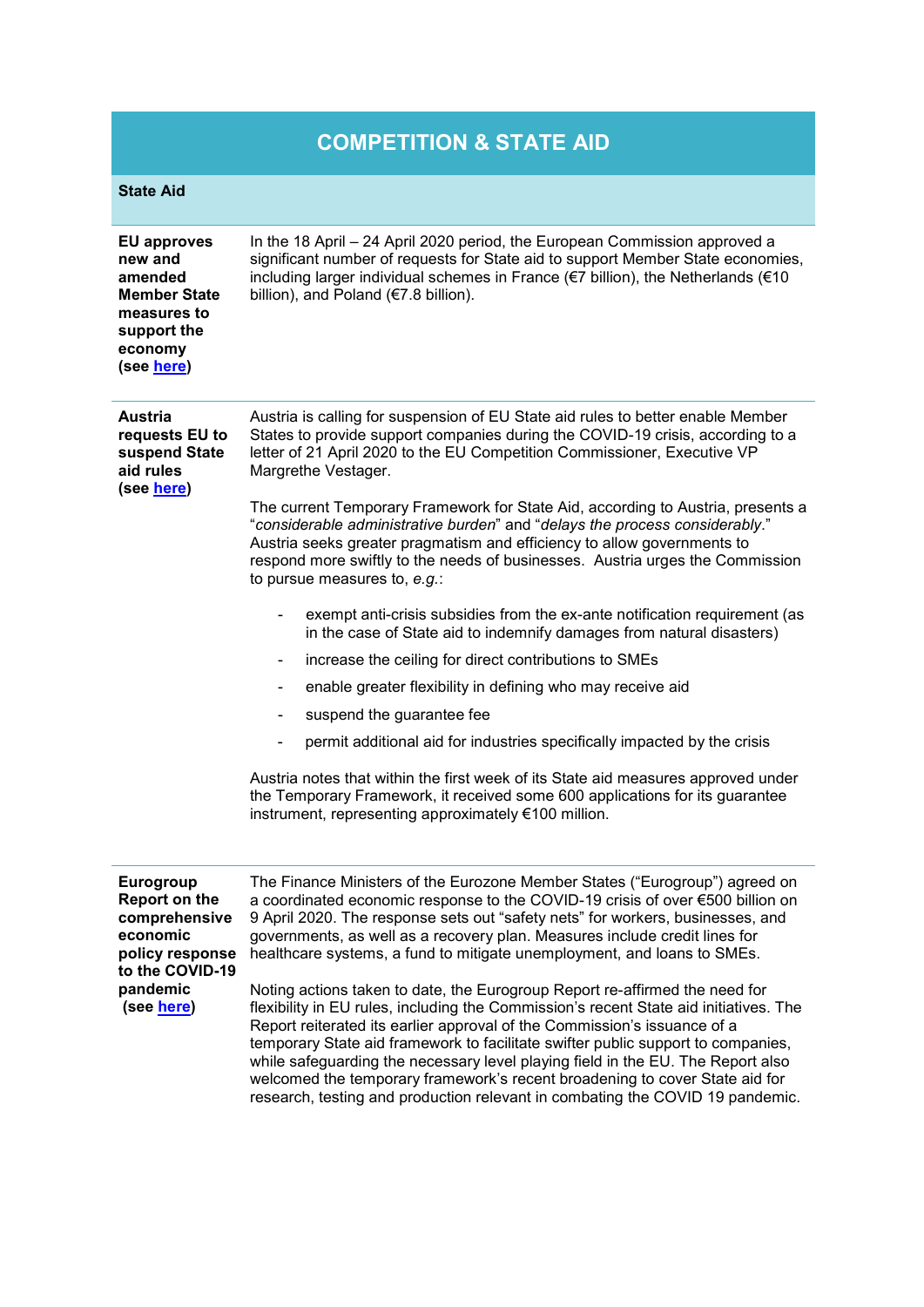|                                                                                                                                              | <b>TRADE / EXPORT CONTROL</b>                                                                                                                                                                                                                                                                                                                                                                                                                                                                                                                                                          |
|----------------------------------------------------------------------------------------------------------------------------------------------|----------------------------------------------------------------------------------------------------------------------------------------------------------------------------------------------------------------------------------------------------------------------------------------------------------------------------------------------------------------------------------------------------------------------------------------------------------------------------------------------------------------------------------------------------------------------------------------|
| <b>European</b><br><b>Commission</b><br>renews export<br>authorization<br>requirement for<br>PPE, but limits<br>scope<br>(see here)          | The European Commission has renewed the export authorization requirement,<br>but with a narrowed product and geographical scope.                                                                                                                                                                                                                                                                                                                                                                                                                                                       |
|                                                                                                                                              | Pursuant to the Commission's new Regulation, the current export authorization<br>requirement (in force until 25 April 2020) will be extended for another 30 days to<br>26 May 2020. This measure will now be limited to protective spectacles and<br>visors, mouth-nose-protection equipment, and protective garments. In addition,<br>the Western Balkans and Gibraltar will now also be exempted from such export<br>authorization requirement.                                                                                                                                      |
|                                                                                                                                              | Although Turkey was also considered for an exemption, EU Trade Commissioner<br>Phil Hogan indicated that talks with the Turkish government did not result in a<br>guarantee that Turkey would lift its own export restrictions.                                                                                                                                                                                                                                                                                                                                                        |
| The EU and 21<br>other WTO<br><b>Members</b><br>pledge to<br>ensure open<br>and predictable<br>trade in<br>agricultural and<br>food products | On 22 April 2020, the EU and 21 other WTO Members issued a joint statement,<br>pledging to ensure open and predictable trade in agricultural and food products<br>during the COVID-19 crisis.                                                                                                                                                                                                                                                                                                                                                                                          |
|                                                                                                                                              | The statement calls for its signatories to help safeguard that global agriculture<br>and agri-food supply chains remain fluid and connected during the crisis to avoid<br>food shortages and ensure global food security. The signatories are also called<br>upon to:                                                                                                                                                                                                                                                                                                                  |
| (see here)                                                                                                                                   | exercise restraint in establishing domestic food stocks of agricultural<br>$\bullet$<br>products traditionally exported;<br>refrain from imposing agriculture export restrictions;<br>$\bullet$<br>ensure that emergency measures taken in relation to agriculture and agri-<br>$\bullet$<br>food products are targeted, proportionate, transparent, temporary and<br>consistent with WTO rules; and<br>inform the WTO as soon as practicable of any trade related COVID-19<br>$\bullet$<br>measures affecting agriculture and agri-food products.                                     |
|                                                                                                                                              | <b>MEDICINES, MEDICAL DEVICES,</b><br>AND PERSONAL PROTECTIVE EQUIPMENT                                                                                                                                                                                                                                                                                                                                                                                                                                                                                                                |
| <b>Application of</b><br><b>Medical</b><br><b>Devices</b><br><b>Regulation</b><br>postponed by<br>one year<br>(see here)                     | On 24 April 2020, Regulation (EU) 2020/561 of the European Parliament and of<br>the Council was published in the Official Journal of the European Union and<br>entered into force on the same day of publication.                                                                                                                                                                                                                                                                                                                                                                      |
|                                                                                                                                              | It postpones the date of application of the Medical Devices Regulation (MDR) by<br>one year, given the disruption caused by the COVID-19 pandemic. The MDR will<br>therefore become applicable from 26 May 2021.                                                                                                                                                                                                                                                                                                                                                                       |
|                                                                                                                                              | The Regulation also allows national competent authorities to authorize under the<br>currently applicable Medical Device Directives (upon a duly justified request - in<br>the interest of public health or patient safety or health) the placing on the market<br>or putting into service within the national territory, of a specific device for which<br>the conformity assessment procedures have not been carried out. In exceptional<br>cases, authorizations granted by a Member State can be extended on a Union-<br>wide basis by the Commission for a limited period of time. |
| <b>First ICRMA</b><br>meeting on<br>COVID-19                                                                                                 | On 21 April 2020, the International Coalition of Medicines Regulatory Authorities<br>(ICMRA) published a summary report of the meeting held on 16 April 2020 on<br>COVID-19-related policy approaches and regulatory flexibility. The meeting was                                                                                                                                                                                                                                                                                                                                      |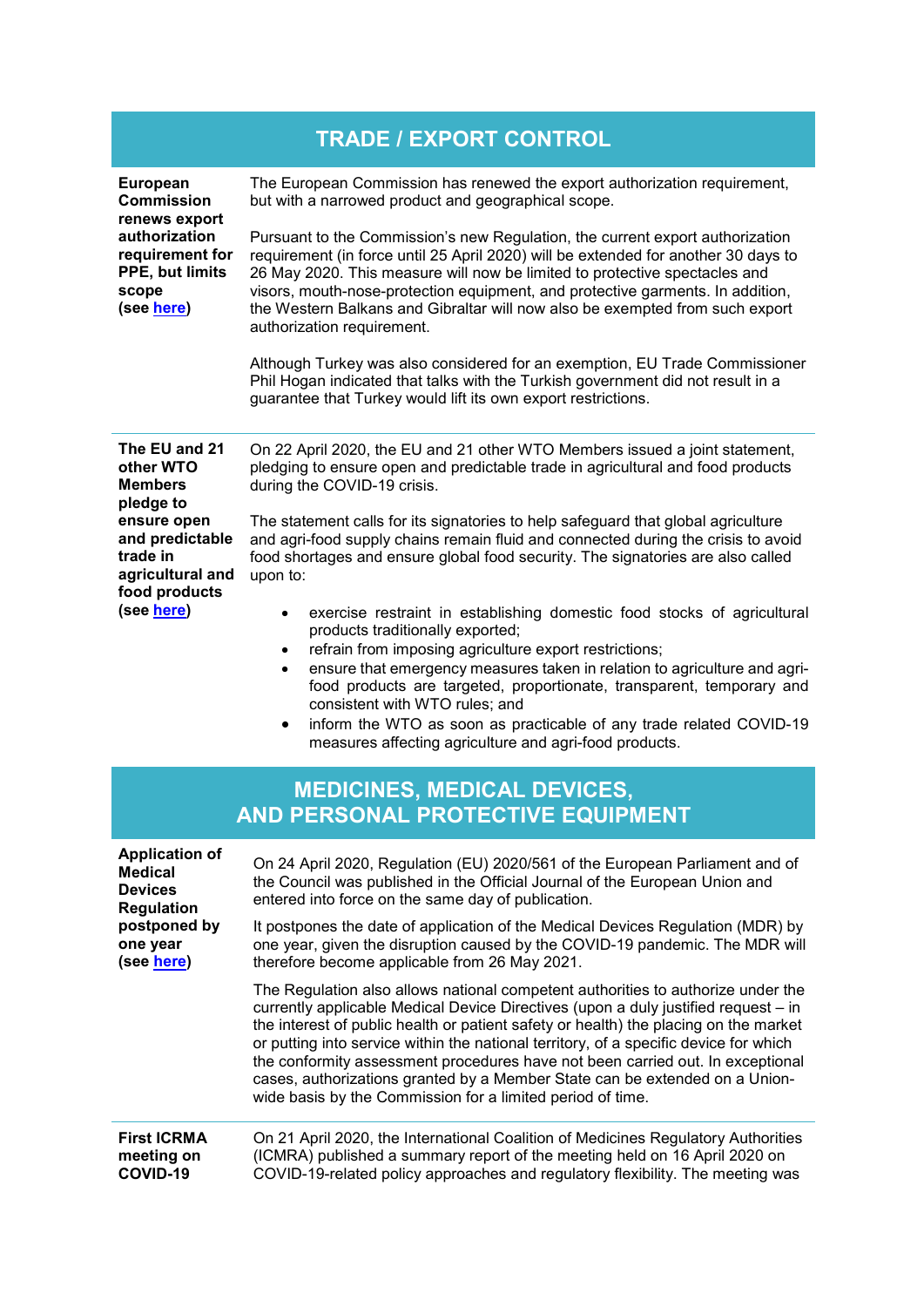| pandemic<br>(see here)                                                                                                                | the first of ICMRA-hosted bi-weekly meetings, which aim to globally exchange<br>information and build synergies for expediting development and approval of<br>COVID-19 medicinal products and avoid medicine shortages.<br>At the kick-off meeting, chaired by the EMA (European Medicines Agency),<br>participants discussed policy issues and regulatory challenges related to the<br>rapid development of potential COVID-19 treatments, as well as ensuring the<br>continued availability of medicinal products during the pandemic, especially those<br>used in intensive care units. |
|---------------------------------------------------------------------------------------------------------------------------------------|--------------------------------------------------------------------------------------------------------------------------------------------------------------------------------------------------------------------------------------------------------------------------------------------------------------------------------------------------------------------------------------------------------------------------------------------------------------------------------------------------------------------------------------------------------------------------------------------|
| <b>Update of Q&amp;A</b><br>guidance on<br>regulatory<br>expectations in<br>the context of<br>COVID-19<br>pandemic<br>(see here)      | On 20 April 2020, the European Commission, EMA, and the HMA (Heads of<br>Medicines Agencies) updated the Q&A document on adaptations to the EU<br>regulatory framework to address COVID-19 challenges.                                                                                                                                                                                                                                                                                                                                                                                     |
|                                                                                                                                       | In particular, these Q&A updates clarify the validity of GMP/GDP certificates,<br>time-limited manufacturing, and import and distribution authorizations. The<br>updates also provide information on available adjustments to the work of<br>Qualified Persons and instruct MAHs to prioritize reporting of Individual Case<br>Safety Reports (ICSR) associated with medicinal products used for the treatment<br>or prevention of COVID-19.                                                                                                                                               |
| <b>EMA update on</b><br><b>EU</b> actions to<br>support<br>availability of<br>medicines<br>during COVID-<br>19 pandemic<br>(see here) | On 20 April 2020, the EMA provided an update on measures by national<br>authorities to support the availability of medicinal products during the pandemic.                                                                                                                                                                                                                                                                                                                                                                                                                                 |
|                                                                                                                                       | The update covers progress made on creating an enhanced monitoring system<br>(i-SPOC) for supply issues relevant to medicines used to treat COVID-19.<br>Through i-SPOC, the EMA will be in charge of overseeing shortage notifications<br>and implementing measures to prevent or mitigate such shortages following<br>coordination with the concerned companies.                                                                                                                                                                                                                         |

### **CYBERSECURITY, PRIVACY & DATA PROTECTION**

| <b>EDPB</b><br><b>Guidelines on</b><br>use of location<br>data and<br>contact tracing<br>tools in the<br>context of<br>COVID-19<br>outbreak<br>(see here) | On 21 April 2020, the European Data Protection Board ("EDPB") published<br>Guidelines on the use of location data and contact tracing tools in the context of<br>the COVID-19 outbreak ("Guidelines"). This follows the EDPB Letter to the<br>Commission on 15 April 2020 on the use of mobile applications during the |
|-----------------------------------------------------------------------------------------------------------------------------------------------------------|------------------------------------------------------------------------------------------------------------------------------------------------------------------------------------------------------------------------------------------------------------------------------------------------------------------------|
|                                                                                                                                                           | pandemic (see here).<br>The Guidelines shed light on the conditions and principles for (1) the use of<br>location data and (2) contact tracing tools:                                                                                                                                                                  |
|                                                                                                                                                           | (1) Location Data<br>The Guidelines lists two main sources of location data available:                                                                                                                                                                                                                                 |

- i. Location data collected by electronic communication service providers in the course of providing their service ( e.g., mobile telecommunication operators);
- ii. Location data collected by information society service providers' applications whose functionality requires the use of such data (e.g., navigation and transportation services).

The Guidelines also stress that the processing of location data by electronic communication providers should comply with Articles 6 and 9 of the ePrivacy Directive (i.e., location data must be anonymized by the provider or prior consent must be obtained from the user).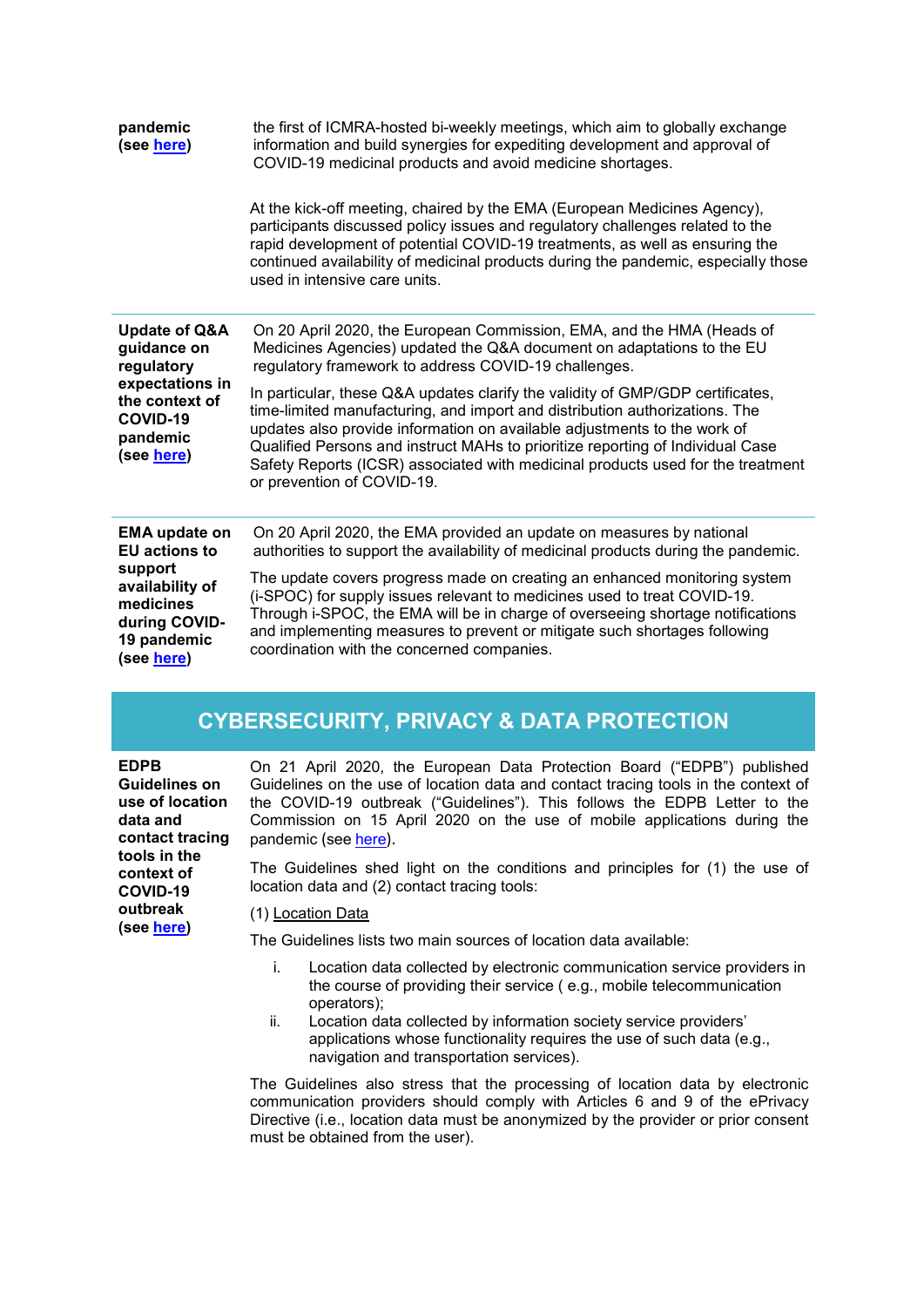In general, the EDPB advises to process anonymized data rather than personal data when using location data.

### (2) Contact Tracing Apps

The EDPB insists on adherence to the following General Data Protection Regulation ("GDPR") principles and requirements:

- Data controllers: National health authorities could be data controllers, but other controllers could also be envisaged.
- Legal basis for personal data: Under the ePrivacy Directive, service providers should obtain user consent when they store and/or access information already stored on a user's terminal if such operations are not strictly necessary for provision of the service.

Under GDPR, when public authorities provide a service based on a mandate assigned by and in line with requirements laid down by law (Article 6(3) GDPR), the most relevant legal basis would be the necessity for the performance of a task in the public interest (Article 6(1)(e) GDPR). The EDPB emphasizes that national laws providing for contact tracing apps should include robust safeguards for protecting data subjects' rights. In addition, processing could also be based on consent (Article 6 (1)(a)).

- Legal basis for special categories of personal data (e.g., health data): Data controllers can rely on the following legal basis: (i) users provided their explicit consent (Article 9(2)(a)); or (ii) such data is necessary for reasons of public interest in the area of public health, provided that this is based on EU or national law with appropriate safeguards (Article 9(2)(i) GDPR); or (iii) such data is necessary for scientific research purposes (Article 9(2)(j) GDPR); or (iv) such data is necessary for health care purposes (Article 9(2)(h) GDPR).
- Purpose limitation: The purpose must be clearly specified to avoid any further processing unrelated to management of the COVID 19 crisis (e.g., commercial or law enforcement purposes). Use of the personal data must be adequate, necessary and proportionate.
- Data minimization and data protection by design and by default: Such principles should be observed by using proximity data rather than location tracking; setting measures to avoid re-identification; storing collected data on the user's terminal equipment and collecting only relevant information when absolutely necessary.
- Security and confidentiality: Implementation of such apps can be used via a centralized or decentralized server, as long as adequate security measures are in place. State-of-the-art cryptographic techniques must be implemented to secure stored data.
- Data storage: Personal data should only be kept for the duration of the COVID-19 crisis, after which all personal data should be erased or anonymized.
- Accountability: A data protection impact assessment must be carried out and published before implementing such tools.

Finally, the Guidance also include an annex of general guidance for designers and implementers of contact tracing apps.

**EDPB Guidelines on processing data concerning** 

On 21 April 2020, the EDPB published Guidelines on the processing of data concerning health for the purpose of scientific research in the context of the COVID-19 outbreak ("Guidelines"). This follows publication of the above-referred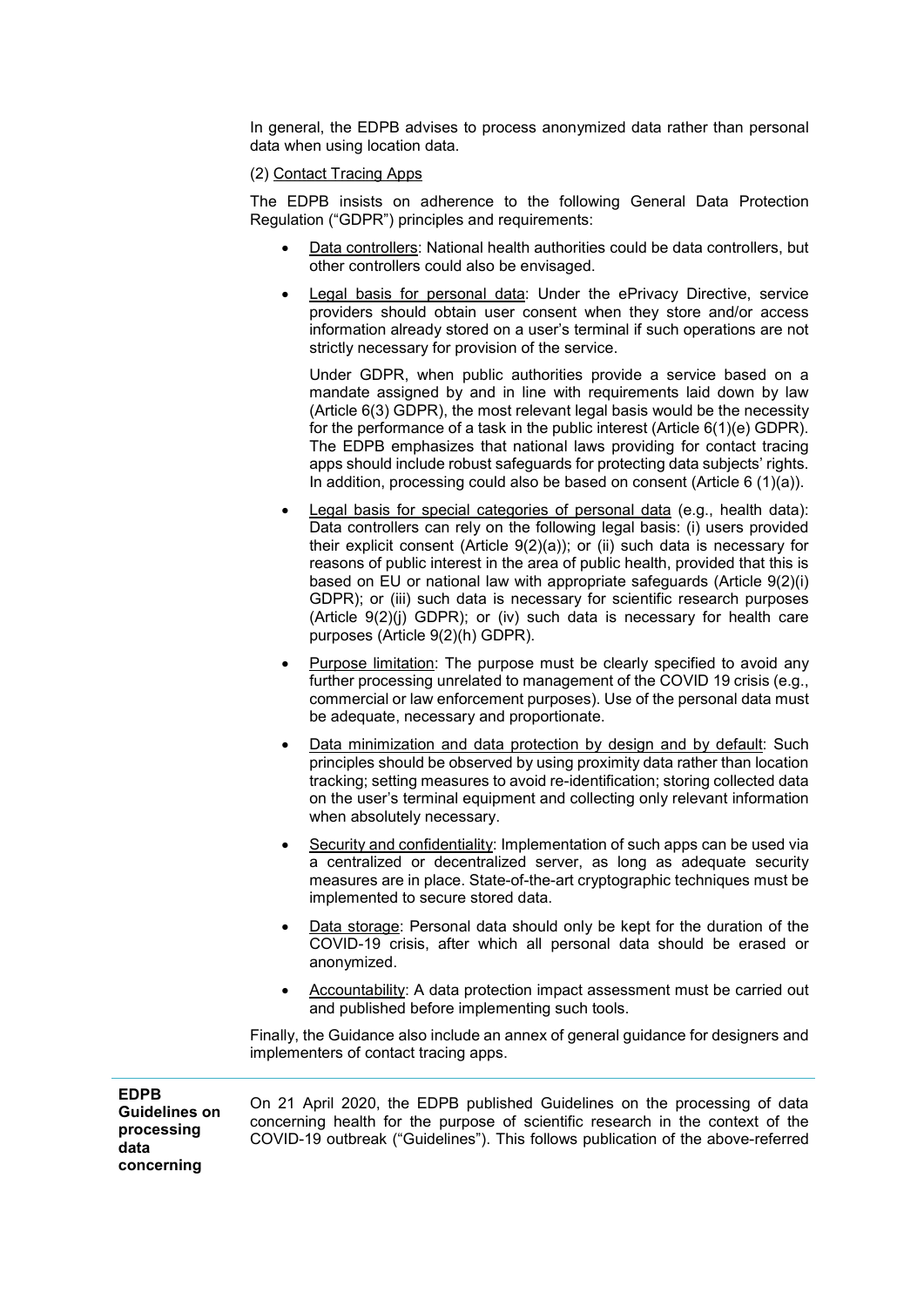**health for the purpose of scientific research in the context of the COVID-19 outbreak (see [here\)](https://edpb.europa.eu/sites/edpb/files/files/file1/edpb_guidelines_202003_healthdatascientificresearchcovid19_en.pdf)**

EDPB Letter sent to the Commission on 15 April 2020 regarding the use of mobile applications during the pandemic.

The Guidelines cover the following legal questions and requirements in accordance with the GDPR:

- Legal basis: The processing of health-related personal data for scientific research purposes can either be based (i) on data subject's consent (Article  $6(1)(a)$  and Article  $9(2)(a)$  GDPR); or (ii) subject to national laws, on Article 6(1)(e) (i.e., necessary for the performance of a task carried out in the public interest) or 6(1)(f) GDPR (i.e., legitimate interests), in combination with the enacted derogations under Article 9 (2)(i) GDPR (i.e., necessary for reasons of public interest in the area of public health) or Article 9(2)(i) (i.e., necessary for scientific research purposes).
- Transparency and information to data subjects: Personal data must be processed fairly and in a transparent manner. In addition, data subjects must be individually informed of the processing activity and the personal (health) data being processed for scientific purposes (Articles 13 and 14 GDPR), except if exemptions apply (Article 14 (5) GDPR).
- Purpose limitation and presumption of compatibility: In principle, personal data must be collected for specified, explicit and legitimate purposes and not further processed in a manner that is incompatible with those purposes (Article 5  $(1)(b)$  GDPR). However, Article  $(5)(1)(b)$  allows for further processing of health-related data for scientific research, provided that such processing is subject to appropriate safeguards under Article 89 (1) GDPR (e.g., abide with principles of data minimization, integrity, confidentiality and data protection by design and by default).
- Data minimization and storage limitation: Data minimization is fostered by specifying research questions and assessing the type and amount of data necessary to properly answer such questions. The EDPB also recommends, where possible, to use anonymized data. As for storage limitations, the EDPB recommends to set proportionate storage periods, taking into account criteria such as the length and purpose of the scientific research.
- Data subject rights: In principle, the current COVID-19 outbreak still allows data subjects to exercise their rights (i.e., Article 12 to 22 GDPR). However, Article 89 (2) GDPR allows national laws to restrict some of these rights in the context of scientific research and subject to conditions.
- International data transfers: In the absence of an adequacy decision (Article 45 (3) GDPR) or appropriate safeguards (Article 46 GDPR), public authorities and private entities may transfer personal data outside of the EU and EEA by relying on the derogations listed at Article 49 GDPR (i.e., specific situations where an international transfer of personal data can take place).

| European                                                                     | On 17 April 2020, the European Parliament adopted a (non-binding) resolution on                                                                                                                                                                          |
|------------------------------------------------------------------------------|----------------------------------------------------------------------------------------------------------------------------------------------------------------------------------------------------------------------------------------------------------|
| <b>Parliament</b>                                                            | EU coordinated action to combat the COVID-19 pandemic and its consequences.                                                                                                                                                                              |
| adopts                                                                       | This follows publication on 16 April 2020 of the Commission's Toolbox and                                                                                                                                                                                |
| resolution on                                                                | Guidance regarding mobile applications (see here).                                                                                                                                                                                                       |
| <b>EU</b> coordinated<br>action to<br>combat the<br>COVID-19<br>pandemic and | In particular, the European Parliament took note of the Commission's plan to<br>request anonymized and aggregated data from telecoms providers, and the<br>emergence of contact-tracing applications on mobile devices during the COVID-<br>19 pandemic. |
| its                                                                          | The European Parliament indicated that the use of such applications by national<br>authorities should be on a voluntary basis and that the processing of such data                                                                                       |